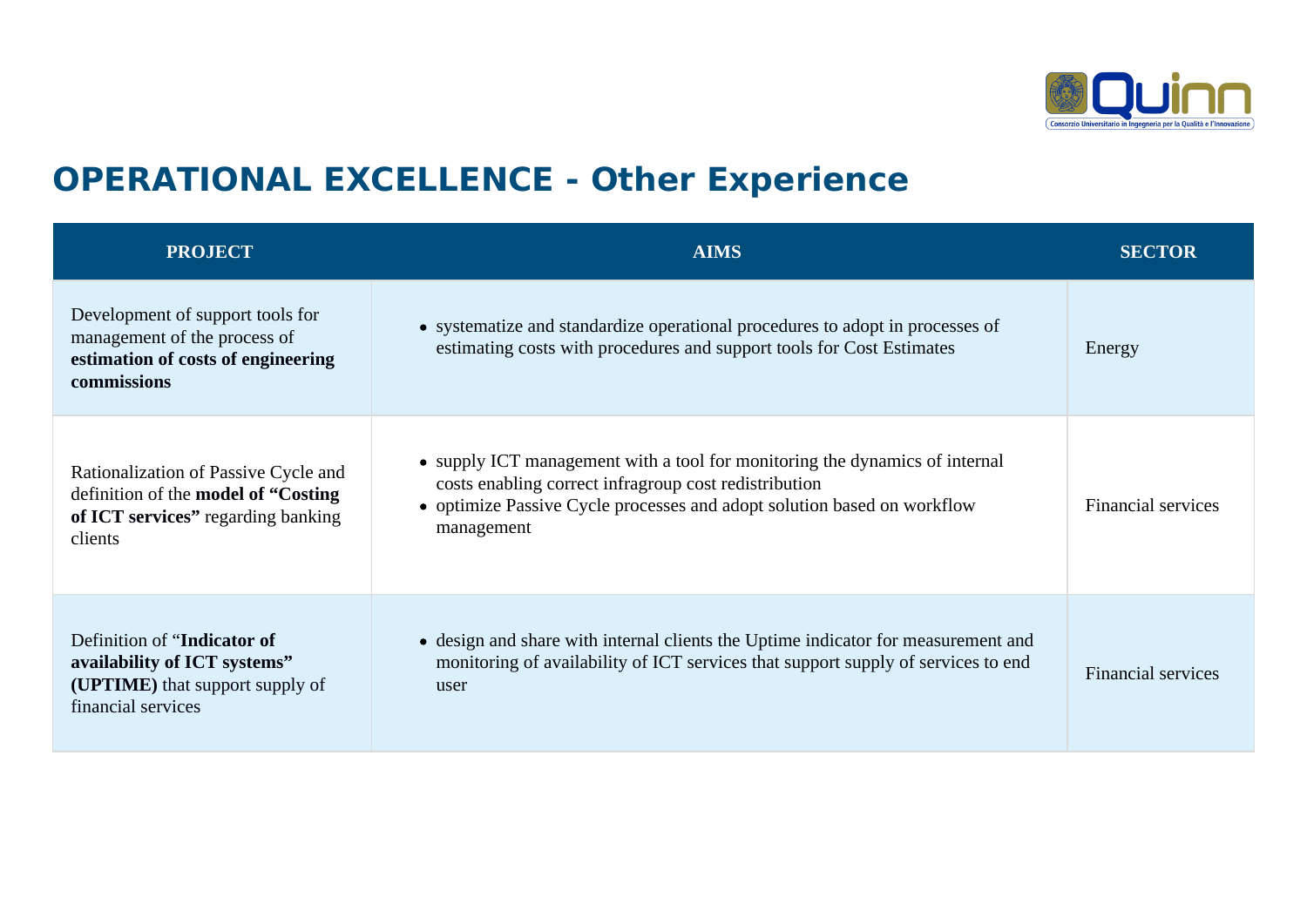| <b>PROJECT</b>                                                    | <b>AIMS</b>                                                                                                                                                                                                                                                                                                                                                                                    | SECTOR                    |
|-------------------------------------------------------------------|------------------------------------------------------------------------------------------------------------------------------------------------------------------------------------------------------------------------------------------------------------------------------------------------------------------------------------------------------------------------------------------------|---------------------------|
| Introduction of <b>Quality</b> in<br>businesses of Fashion sector | • analyze the fashion supply chain by identifying the specific organizational<br>features of the SMEs in the sector<br>• elaborate guidelines for adoption of Quality Management Systems<br>• prepare a supply chain technical manual to codify procedures and times of each<br>foreseen activity                                                                                              | Fashion                   |
| Introduction of <b>TQM</b> in SMIs (co-<br>financed by EU)        | • carry out an experimental intervention, with 18-month duration, of combined<br>supply of group training activities, and targeted in-company activities (diagnosis,<br>assistance and evaluation), to be experimented in Italy and other 4 European<br>states (Belgium, France, the Netherlands and UK), using a model developed in<br>France regarding the introduction of quality into SMEs | Manufacturing<br>services |
| Analysis and re-engineering of<br><b>SUAP processes</b>           | • increase efficacy and efficiency of the management process of Single Access<br>Point (SUAP) for Productive Activities and Single Access Point for<br>Constructions (SUE)<br>• improve capacity of monitoring and control of outsourcing processes with design<br>of service indicators and procedures for data collection                                                                    | Public<br>Administration  |